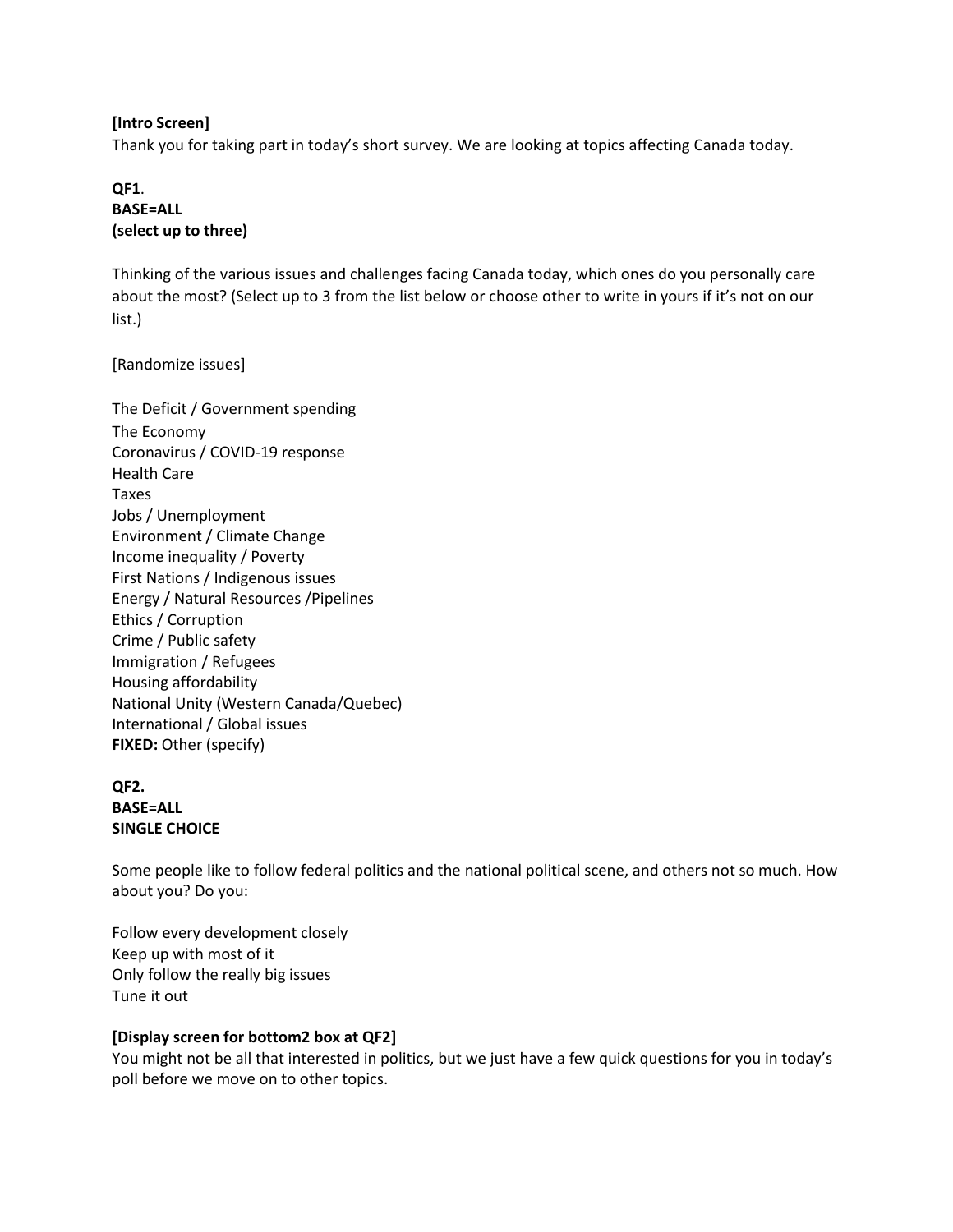### **QF3. BASE = ALL SINGLE CHOICE**

Overall, do you approve or disapprove of the performance of Prime Minister and Liberal Party leader Justin Trudeau?

Strongly approve Moderately approve Moderately disapprove Strongly disapprove Not sure

**QF4. BASE=ALL SINGLE CHOICE GRID**

Do you have an overall favourable or unfavourable view of the following people?

[Randomize] Erin O'Toole – the new leader of the Conservative Party Jagmeet Singh – leader of the NDP Annamie Paul – leader of the Green Party [QC Only] Yves-Francois Blanchet – leader of the Bloc Quebecois

Very favourable Favourable Unfavourable Very unfavourable Don't know/Can't say

## **QF5. BASE=ALL SINGLE CHOICE**

If a federal election were held tomorrow, which party's candidate would you yourself be most likely to support?

[Randomize first 3 parties/First 4 in QC] Conservative Party of Canada Liberal Party of Canada New Democratic Party of Canada [NDP] Bloc Québécois [QC only] Green Party of Canada Other Party/Independent Undecided /Don't know Rather not say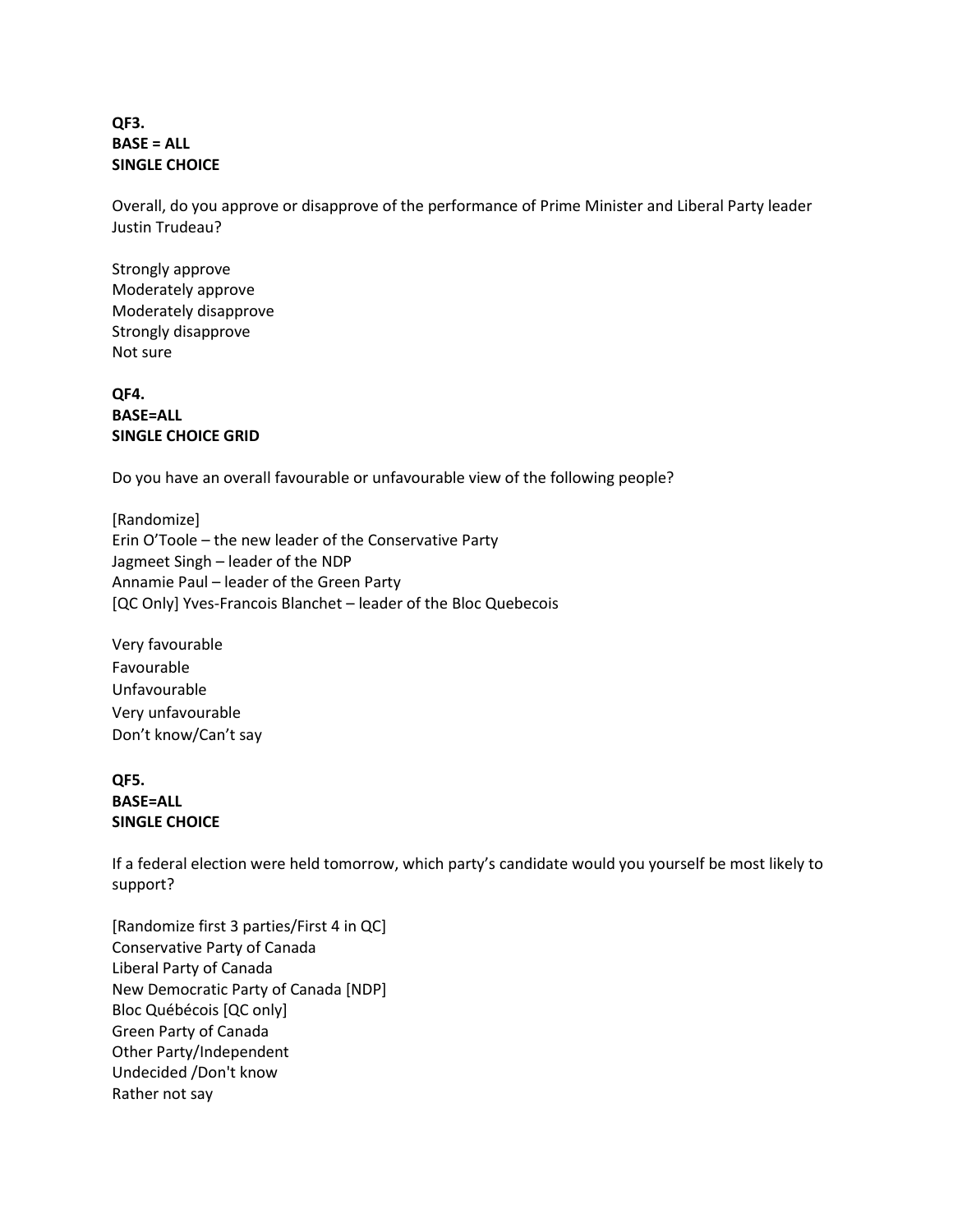Will not vote

## **QF6A. BASE=UNDECIDED/RATHER NOT SAY IN QF5 SINGLE CHOICE**

We've noticed you did not select a party. Is there a party you are currently *leaning* towards?

[Same order] Conservative Party of Canada Liberal Party of Canada New Democratic Party of Canada [NDP] Bloc Québécois [QC only] Green Party of Canada Other Party/Independent Undecided /Don't know Rather not say Will not vote

## **QF6B Base = 'OTHER PARTY/INDEPENDENT' QF5 OR QF6 SINGLE CHOICE**

And which other federal election candidate would that be?

Independent/non-affiliated candidate Libertarian Wexit Canada Party People's Party of Canada Christian Heritage Some other party None – spoil ballot/won't vote Don't Know/Not Sure

# **QF7. BASE=1-6 IN QF5 OR QF6A (CPC/LPC/NDP/BQ/GPC/Other) SINGLE CHOICE**

How committed are you to that party choice?

Very committed – you'll definitely stick with them to the next election Fairly committed Not very committed Not committed at all – you could easily switch your support to another party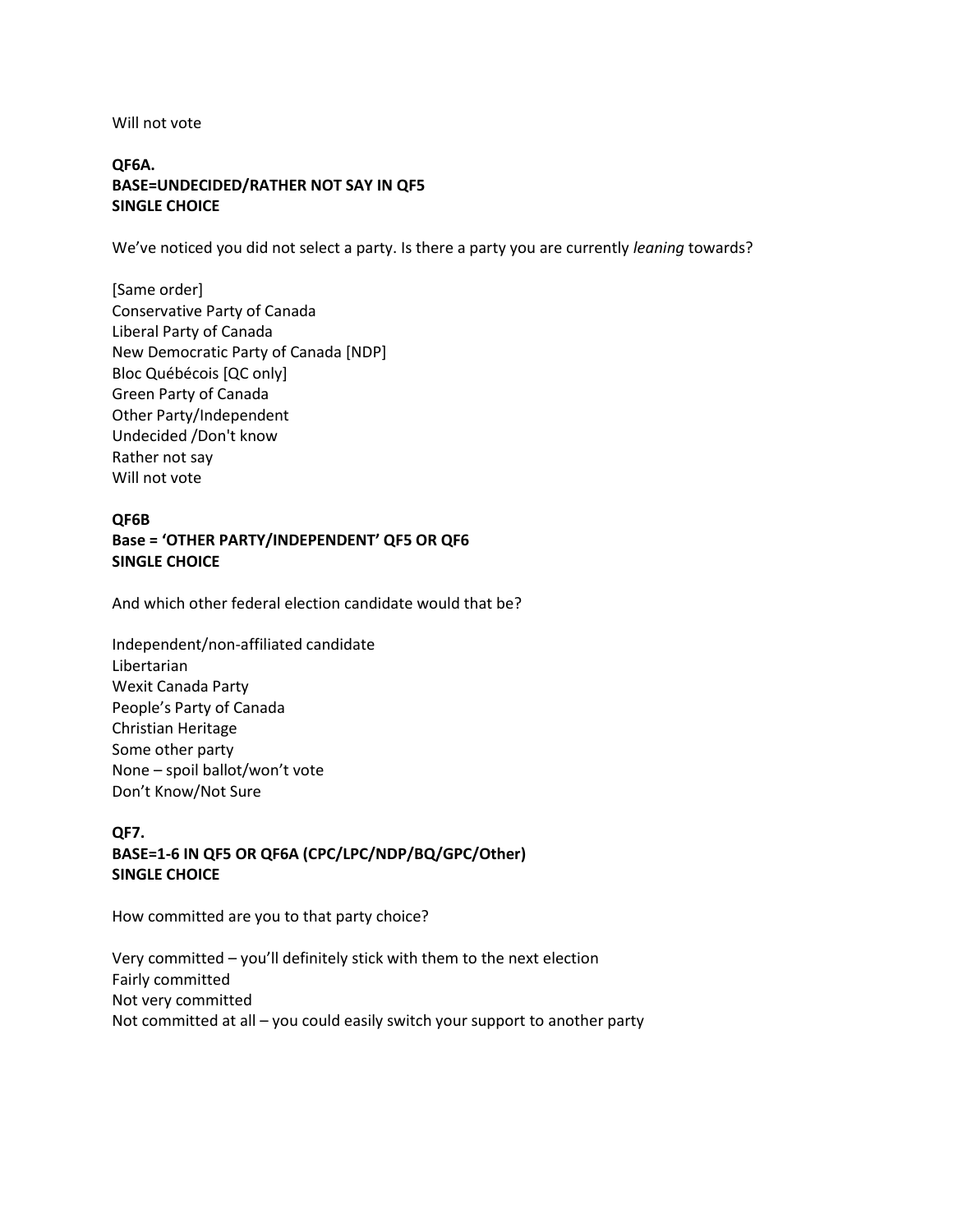# **QF8. BASE=1-6 IN QF5 OR QF6A (CPC/LPC/NDP/BQ/GPC/Other) SINGLE CHOICE**

If you had to choose, which party would be your *second* choice?

[Same order as previous -- Do not show first choice party from QF5/6] Conservative Party Liberal Party New Democratic Party (NDP) Bloc Quebecois (BQ) [QC Only] Green Party Other Party/Independent No second choice/Can't say

### **QF9. Base= EXCLUDE Conservative or Liberal at Q5/6A SINGLE CHOICE**

Suppose it starts to really look like the Conservative Party and their new leader [Erin O'Toole] could win the next federal election. If that happened, how likely is it that you would change your mind and decide to support the Liberals and Justin Trudeau after all? Is it:

Not at all likely – no way you'd support the Liberals Unlikely A possibility Likely you'd switch – anything to keep the Conservatives out

## **QF10. Base=All [single choice]**

Turning back to current events, do you think the federal government is doing a good or bad job handling the coronavirus pandemic?

Very good job Good job Bad job Very bad job Don't know/Can't say